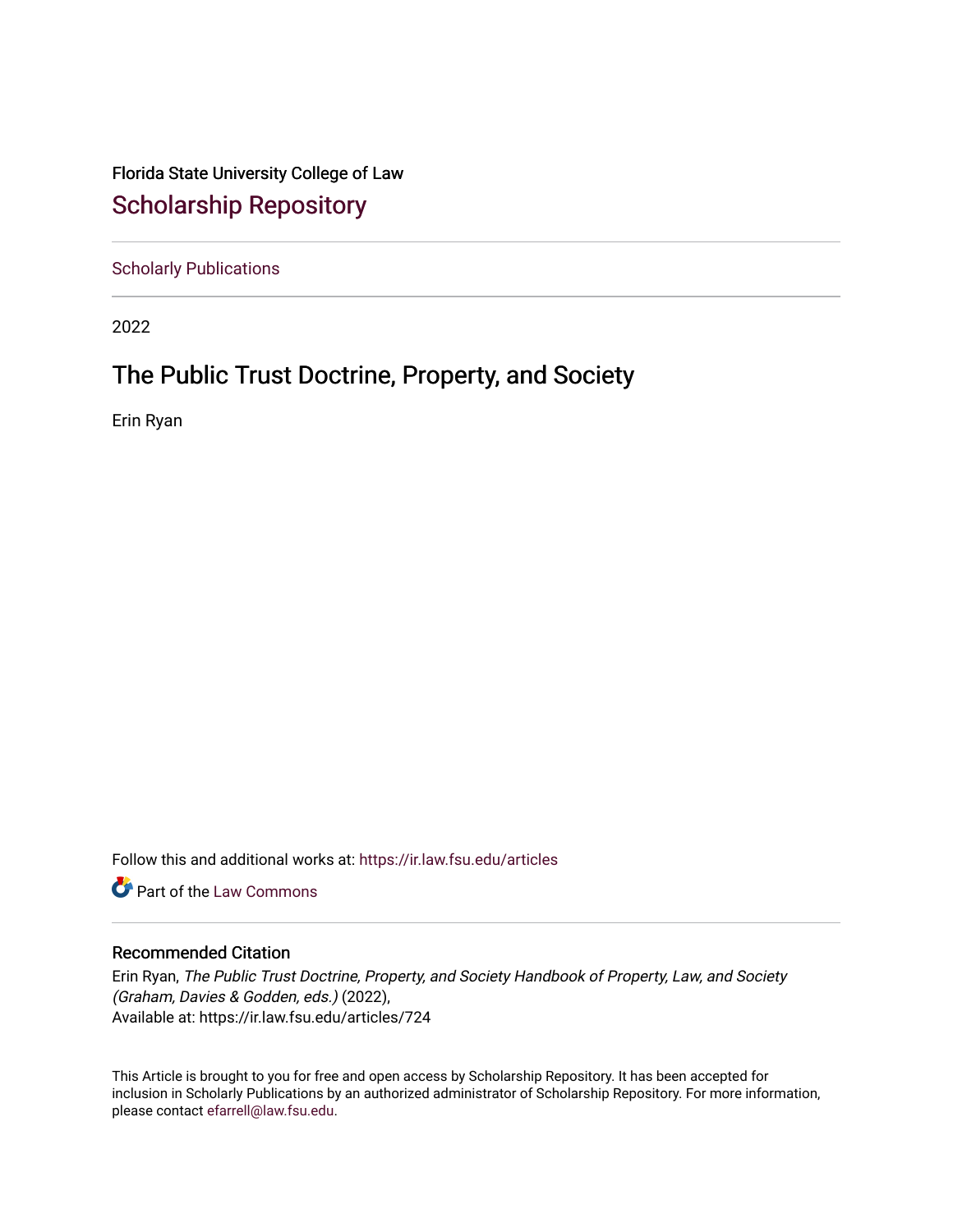# **The Public Trust Doctrine, Property, and Society**

Erin Ryan

## **Abstract**

The public trust doctrine creates a set of sovereign rights and responsibilities with regard to certain resource commons, obligating the state to manage them in trust for the public. In the last century, the doctrine has gradually transformed from an affirmation of sovereign authority over trust resources to a recognition of sovereign responsibility to protect them for present and future generations. Especially in the United States, it has evolved through common, constititional, and statutory law to protect a broader variety of resources and associated values, including ecological, recreational, and scenic values. Today, the doctrine is frequently invoked in natural resource conflicts, some defending environmental regulations against constitutional takings claims, and some of which push the boundaries of previously recognized trust values, such as recent appeals to public trust principles in support of meaningful climate governance.

After reviewing the origins of the public trust in early Roman and English law, this chapter explores its development in US law to protect different values, applied to different resources, and vindicated by different legal mechanisms in different states. It reviews the two most famous American public trust cases over a hundred year span, the U.S. Supreme Court's 1892 decision in *Illinois Central Railroad v Illinois* and the California Supreme Court's 1983 *Audubon Society* decision at Mono Lake, and then explores the incorporation of the doctrine in different state constitutions. It considers the expanding role of the doctrine as a defence to constitutional takings claims and considers whether it should be understood as a constraint on all sovereign authority, including federal authority, and the significance for climate-related public trust advocacy. It concludes with reflections on the ongoing development of public trust principles and contrasting environmental rights internationally.

**Keywords:** Public trust doctrine, natural resource commons, navigable waters, submerged lands, Justinian, Magna Carta, Forest Law, *Illinois Central vs. IL*, Mono Lake, *Audubon Society v Superior Court*, *Juliana v US*, constitutional takings, environmental law, atmospheric trust, California public trust, Pennsylvania Environmental Rights Amendment, Hawaiian constitutional trust, climate governance, environmental rights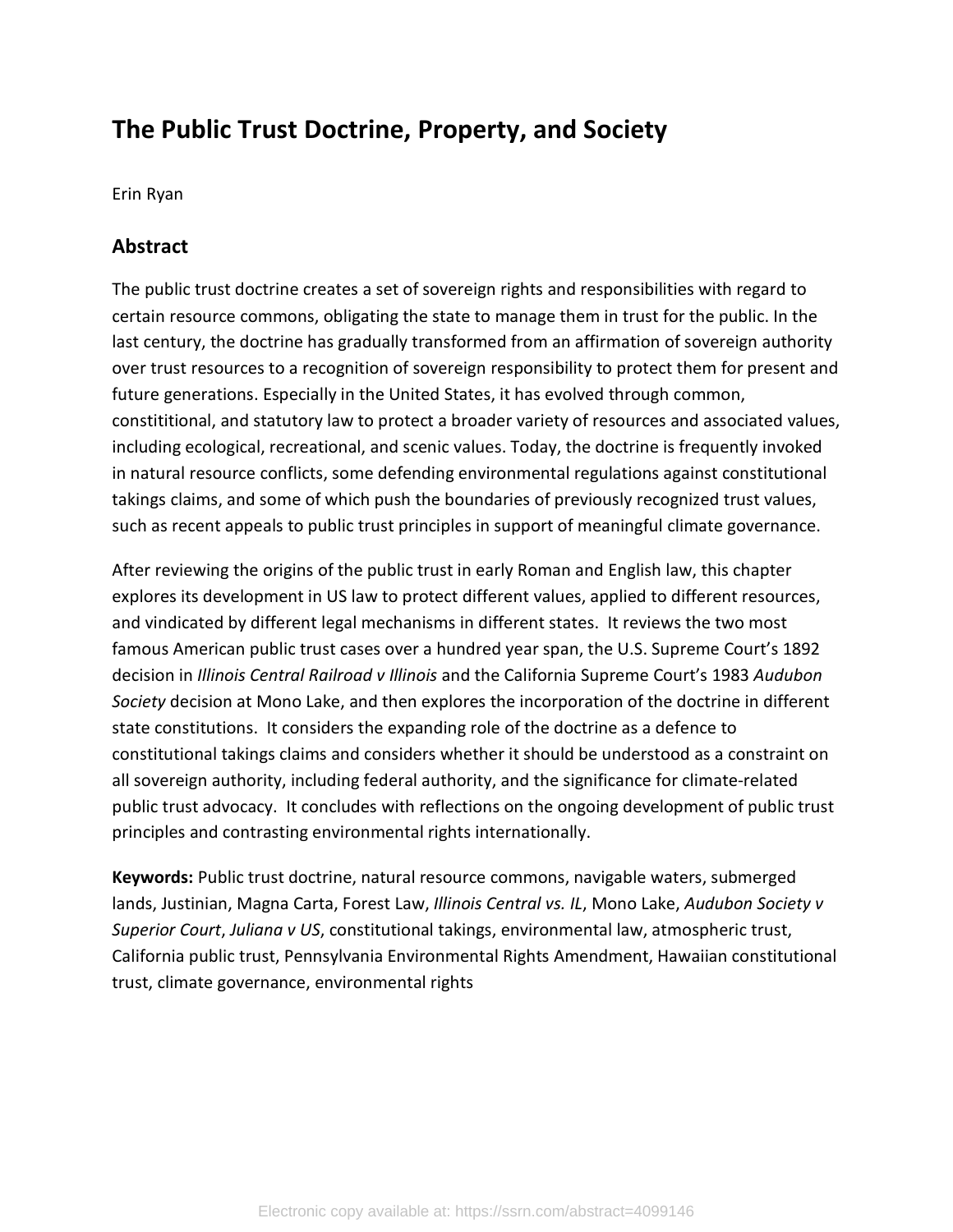## **Introduction**

This chapter<sup>1</sup> explores the development of public trust principles from early Roman and English law through modern US law as a public commons approach to natural resource management. The public trust doctrine creates a set of public rights and responsibilities with regard to certain natural resource commons, obligating the state to manage them in trust for the public. It is thought to be among the oldest doctrines of the common law, with roots extending as far back as ancient Rome and early Britain, where it primarily protected public values of navigation, fisheries, and commerce associated with waterways. Over these hundreds and even thousands of years, the common law came to recognise that some resources, such as navigable waters, are so critical that they cannot be owned by anyone in particular – instead, they must belong to everyone together. To prevent private expropriation or monopolisation of these critical public commons, the government – be it the Emperor, the King or, later, the elected executive and legislative branches – was entrusted to manage them on behalf of the public.

In the last century, the doctrine has gradually transformed from an affirmation of sovereign authority over these resources to a recognition of sovereign responsibility to protect them for present and future generations. Especially in recent decades, it has evolved through US common, constititional and statutory law to address a broader variety of natural resources and a broader scope of public values associated with them, including ecological, recreational and scenic values. Today, the doctrine is frequently invoked in natural resource conflicts, some involving constitutional takings claims, and some of which push the boundaries of previously recognised trust values, such as appeals to public trust principles in support of meaningful climate governance. Although it has not been matched in the courts, a vigorous scholarly debate asserts its rightful application not only to state sovereign authority, but also to federal authority.

After reviewing the origins of the public trust in early Roman and English law, this chapter explores its development in US law from a common law doctrine emphasising state ownership of submerged lands to a set of principles protecting different values, applied to different resources, and vindicated by different legal mechanisms in different states. It reviews the two most famous American public trust cases over a hundred year span, the US Supreme Court's 1892 decision in *Illinois Central Railroad v Illinois* and the California Supreme Court's 1983 *Audubon Society* decision at Mono Lake, and then explores the incorporation of the doctrine in different state constitutions. It considers the expanding role of the doctrine as a defence to constitutional takings claims, especially against environmental and land use regulations. Finally, it considers whether the doctrine should be understood as a constraint on all sovereign authority, including federal authority, and the significance for climate-related public trust

<span id="page-2-0"></span> $1$  This chapter is based on material originally published in Ryan 2020 and contains material also presented in Ryan, forthcoming (2023). For a more thoroughly supported treatment of this material, please see those works.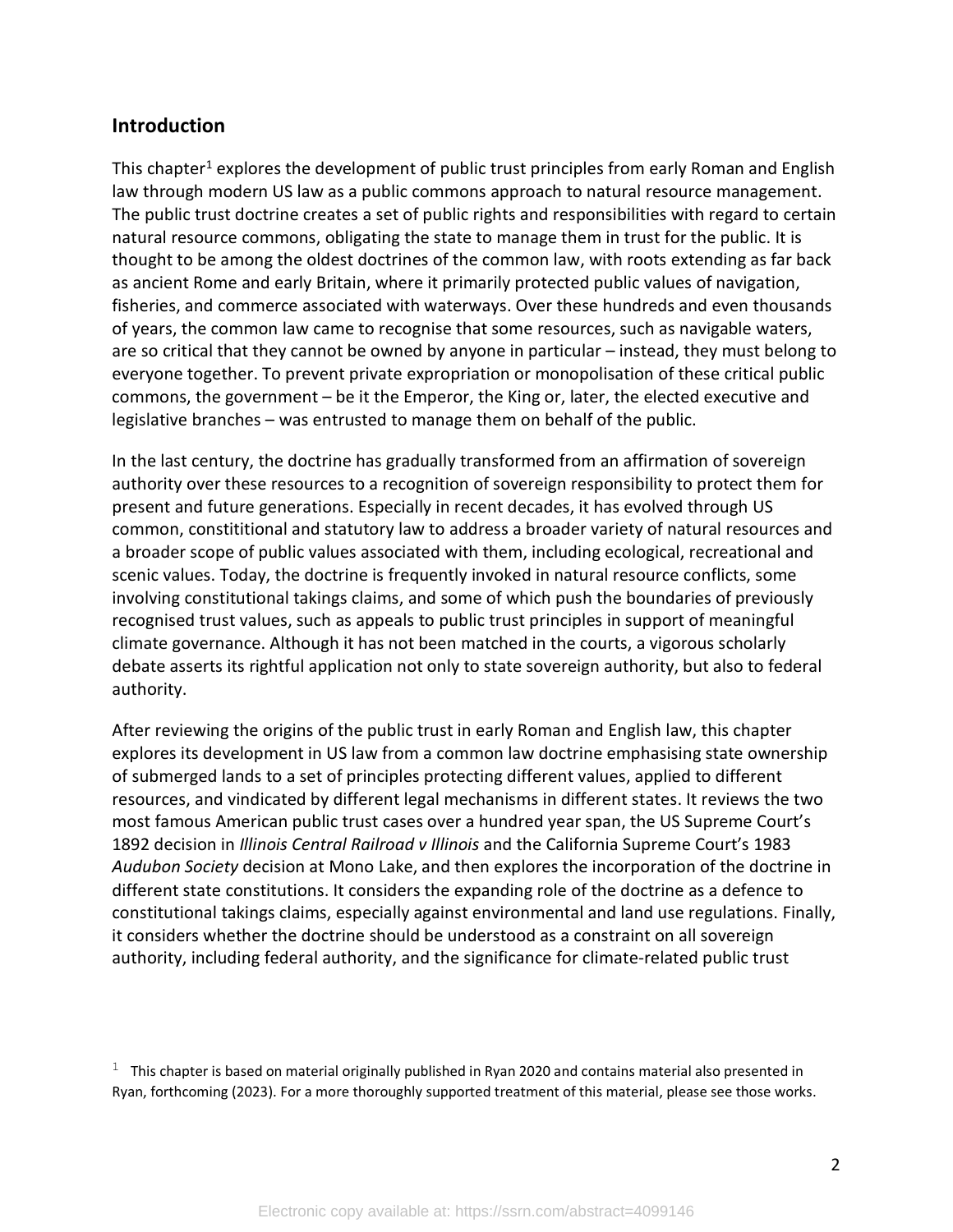advocacy. It concludes with reflections on the ongoing development of public trust principles and contrasting environmental rights internationally.

## **Historical origins of the public trust doctrine**

Modern public trust principles, which assign state responsibility for natural resources held in trust for the public, are most commonly associated with American law. Legal scholars have long debated the merits and mechanics of the doctrine, but the central idea of the public trust has roots in some of the oldest doctrines of the common law tradition. Many accounts date its origins to early English law, and some go back to ancient Rome. Versions of the public trust doctrine now operate in every American state and many other nations. This part of the chapter presents the conventional historical account of the development of the modern public trust doctrine (see Ryan 2020).

## *The Roman and Byzantine Empires: The Institutes of Justinian*

The earliest written accounts of public trust principles date back to Byzantine Emperor Justinian I's codification of the previous era of Roman Common Law. In the Institutes of Justinian, published in 533, he documented the *jus publicum*, a principle addressing the common ownership of certain natural resources: 'By the law of nature these things are the common property to mankind – the air, running water, the sea, and consequently the shores of the sea' (Sandars 1869, 2.1.1). Thousands of years later, it is hard to know exactly how these principles helped govern the Roman Empire, but this commanding early statement of public commons has echoed through common law jurisprudence ever since, in both judicial decisions and constitutional affirmations. Analogous principles of public commons ownership, especially pertaining to waterways, also appear in civil law countries with legal codes that draw on ancient Roman law, including France, Spain and other post-colonial nations with related legal systems.

### *Early English law: the Magna Carta, Forest Charter and common law*

Some *jus publicum* principles were later incorporated into early English law, beginning with the Magna Carta. In 1215, King John of England issued the Magna Carta (Great Charter), promising his rebellious barons that he and all future sovereigns would operate within the rule of law (Blick 2015). Widely credited as a progenitor of Western democracy and constitutional law, it also set forth rights to speedy justice and trial by jury, and against unusual punishments, and incorporated into English law certain principles of Roman common law, including elements of the *jus publicum*. Chapter 33 required the removal of all weirs in the Thames and Medway Rivers and 'throughout the whole of England' that interfered with fishing or navigation. Negotiated among a common pool of aristocrats, the Magna Carta effectively decreed these navigable waters a public commons for such purposes.

The Charter of the Forest, added to the Magna Carta in 1217 by King Henry III, further protected public rights to access natural resources on certain undeveloped royal lands (Magna Carta, ch. 12; Robinson 2020, 84–87). Re-establishing traditional rights in public commons that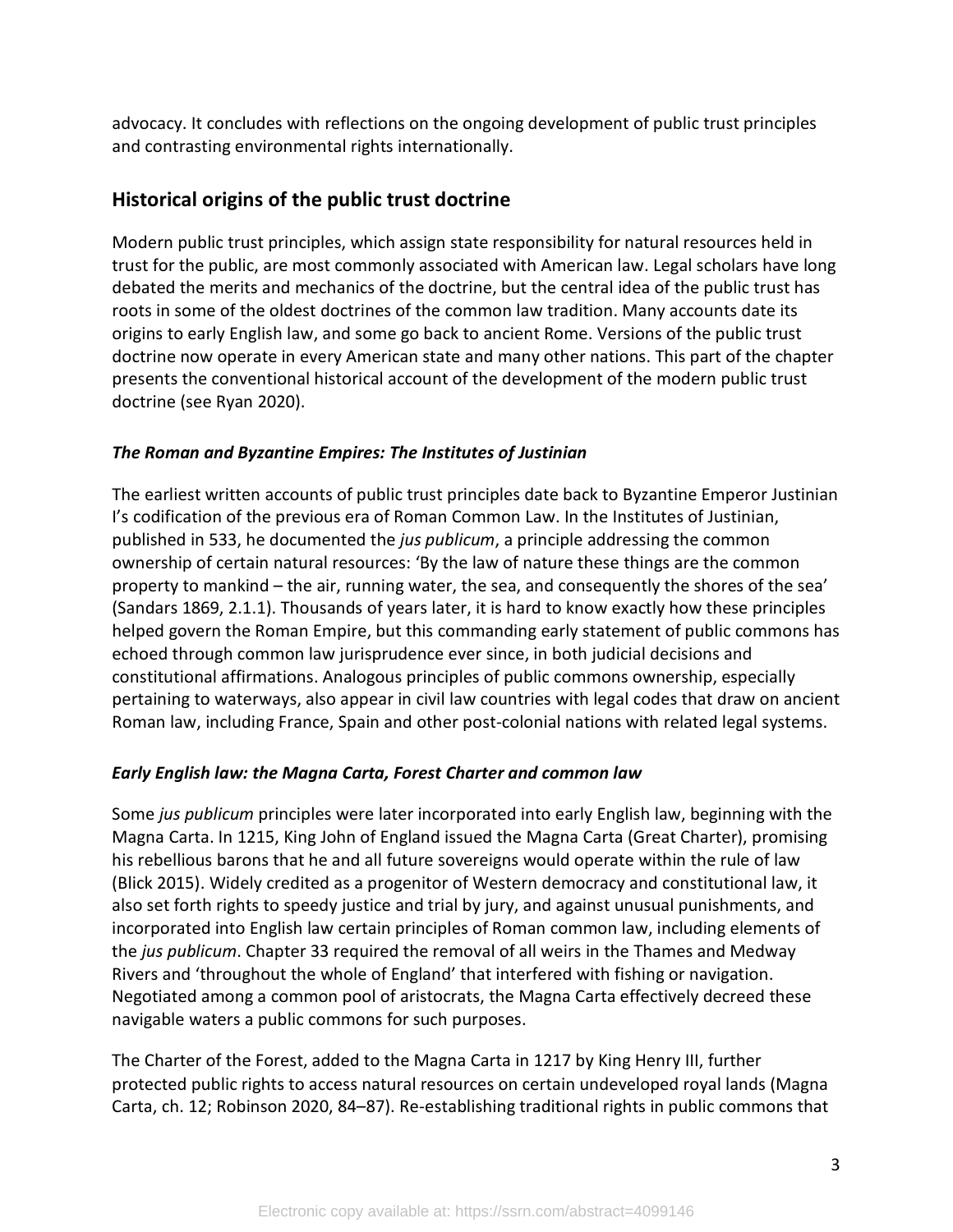had been eroded by William the Conqueror, the Forest Charter promised that the King would not interfere with commoners' rights to graze animals, forage, plant crops, and collect lumber on designated open lands (Langton n.d.), presenting an early affirmation of public rights in natural resource commons that would align with later expressions of the modern public trust doctrine.

Early English law also made reference to public trust principles in a series of cases and authorities affirming sovereign authority over submerged tidelands, the progenitor of the later public trust in submerged lands. For example, in 1611, the King's Bench held that while the beds of non-navigable waterways could be privately held, navigable waters were owned by the sovereign for public use (Royal Fishery of the River Banne 1611 at 543).

In the United States, the doctrine made its first American appearances in key state court decisions during the early nineteenth century and was repeatedly affirmed by the Supreme Court by that century's end. While these decisions created uniquely American law going forward, they drew heavily on the historical roots of the doctrine in early Roman and British law. Some scholars have debated the extent to which ancient legal practice does or should provide justification for the evolution of the modern public trust doctrine (Huffman 2007, 20– 23; Frier 2019, 643). However, these arguments remain a footnote to the mainstream scholarly account (Sax 1970; Ruhl and McGinn 2020), and American courts have referred to the English and Roman roots of the doctrine for over two hundred years. Regardless of its origins, the modern public trust doctrine finds its most important jurisprudential roots in the long chain of American judicial decisions and other sources that affirm its foundational role in American law.

## **Evolving public trust principles in American law**

The doctrine of sovereign authority over submerged lands was received in the United States through individual states' reception of English common law and appeared in litigation within a few decades of the nation's founding. The emerging doctrine established sovereign ownership over the lands beneath navigable waterways, usually up to the mean high-water mark (the maximum rise of the waterbody over surrounding land). In the expanding territory of the new United States, where the shores of the sea are matched by thousands of miles of navigable rivers and enormous freshwater lakes, the doctrine was expanded from the British focus on coastal tidelands to navigable waterways more generally. The doctrine was first recognised by state courts during the early 1800s and, by the end of that century, the US Supreme Court had affirmed it several times as an underlying feature of the American common law (*Shively v Bowlby* 1894 at 57).

Over the two centuries since the doctrine was received in the United States, the American public trust doctrine gradually developed from a doctrine about *sovereign authority*, focusing on the prerogatives of ownership, to one that is also about *sovereign responsibility*, emphasising the sovereign's specific obligations to the public with regard to public trust resources. This is evident in two separate spheres of American law: (1) the ongoing development of the common law trust, and (2) the independent development of the doctrine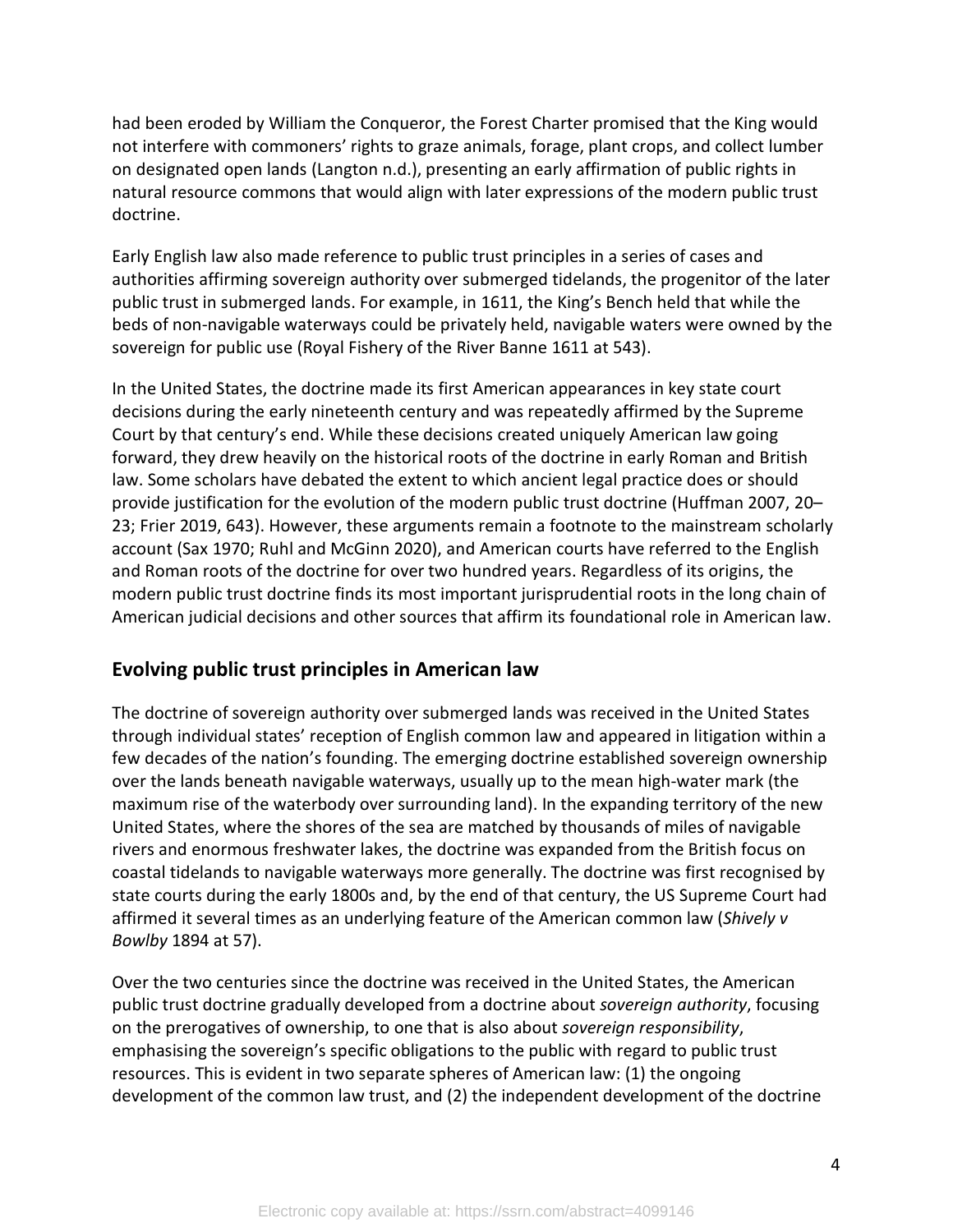as a feature of state constitutional law. Today, there are growing points of intersections between the public trust doctrine and federal law, some of them controversial. This part of the chapter briefly reviews these separate realms of doctrinal evolution, beginning with the US Supreme Court's leading case, an early decision showcasing the traditional public trust, advancing a century forward to a modern case demonstrating the adaptation of public trust principles as a tool for environmental protection, and concluding with examples of the parallel evolution of public trust principles in state constitutional law.

#### *With power comes responsibility: Illinois Central Railroad Co. v Illinois*

In 1892, the US Supreme Court made its most famous statement of the traditional American public trust doctrine in *Illinois Central Railroad Co. v Illinois* (at 452), and one that is routinely quoted in later cases:

[T]he State holds the title to the lands under the navigable waters . . . in trust for the people of the state, that they may enjoy the navigation of the waters, carry on commerce over them, and have liberty of fishing therein, freed from the obstruction or interference of private parties.

The language echoed previous decisions affirming the principle of state sovereign ownership of submerged lands. Yet the theme of state ownership of trust resources is limited by the fact that the state only holds title *in trust* for the public. With great power comes great responsibility.

The public trust's doctrinal infrastructure shows that it doesn't just protect the public nature of these common resources; it also assigns responsibility for their protection, specifically, to the government. Analogising to the property law construct of the legal 'trust', the government, acting as trustee, is responsible for protecting the trust resource for the public benefit. With narrow exceptions, the trustee can neither alienate the trust resource nor allow its destruction. This means that, when it is acting as trustee, the government does not own trust resources in the same way that it owns more ordinary public lands under its jurisdiction. Instead, it holds the resource 'in trust' for the real legal owner – the public it serves. Some scholars have described the difference as one between state 'sovereign' and 'proprietary' ownership, in which resources held as sovereign property are subject to the trust, while those subject to proprietary ownership may be alienated by the state on terms more like ordinary private property (Slade, Kehoe and Stahl 1997, 6–8).

As in conventional trust relationships, the public beneficiary of the trust can hold the government trustee accountable for failure to manage trust resources in accordance with the trustee's responsibilities. If the public feels that the government is failing its obligations, citizens can enforce their rights in court. In this way, advocates have argued that the doctrine acts not just as a *grant* of sovereign authority with regard to trust resources, but also as a *limit* on sovereign authority with regard to the same resources, constraining what the government can and cannot do to ensure against private expropriation and monopolisation (Brief for Law Professors et al. as Amici Curiae in Support of Granting Writ of Certiorari, *Alec L. ex rel. Loorz v McCarthy* 2014, 1–2, 7).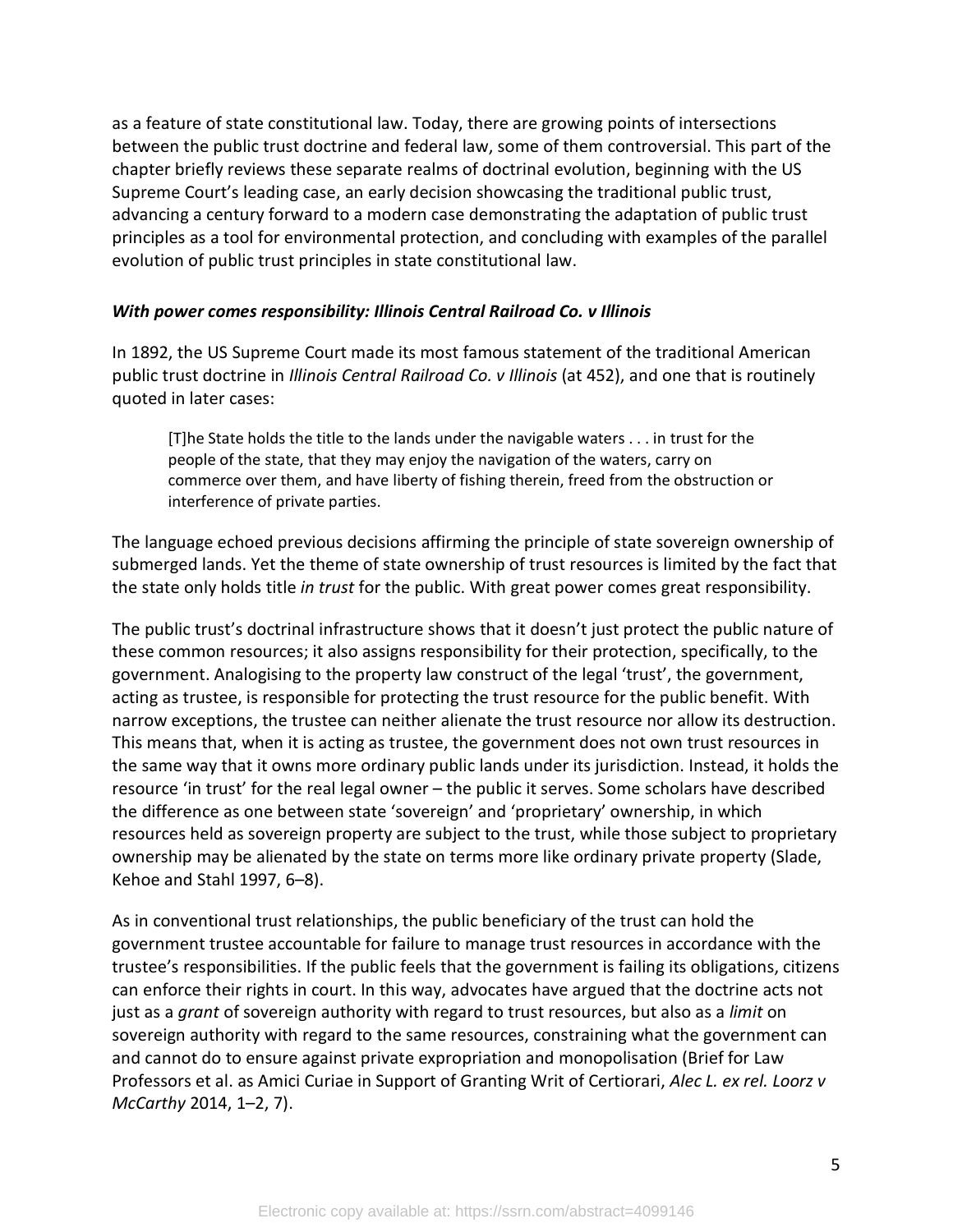In *Illinois Central*, the Court not only affirmed sovereign authority over submerged lands, it also clarified the nature of the sovereign's obligations to the public as trustee of those lands – and the facts of the case demonstrate how powerful the public trust obligation can be. In 1869, the Illinois state legislature conveyed the better part of Chicago Harbor – the most valuable submerged lands in all of Lake Michigan – to a private railroad company (at 438–39). After a series of transactions in which the legislature granted the railroad rights to construct infrastructure along the lakeshore, the legislature enacted the *Lake Front Act of 1869*, which conveyed ownership rights in perpetuity to the Railroad (Kearney and Merrill 2004, 818–23, 860–77, 800–01).

Whether the legislative grant was an example of flagrant government corruption or a wellintended plan to spur economic development, the Illinois public reacted with indignation and voted in new legislators. Responding to significant public pressure, they attempted to undo what the previous legislators had wrought. In 1873, the legislature sought to reestablish public control over the full Harbor by repealing the original conveyance. Ten years later, when the railroad continued to assert ownership rights, the state sued to establish public ownership of the lakebed, and the railroad fiercely resisted the claim.

In court, the Railroad argued that the new legislature could not repeal the Chicago Harbor conveyance made by the prior legislature. It argued that these submerged lands were now its private property, conveyed by the *Lake Front Act*, and that the state lacked authority to reclaim property that had already passed in a fully executed conveyance. As the Railroad argued, the state could not formally convey a thing of such value and then just take it back, as if the conveyance had never happened.

It bears noting that in fact, the state *could* have just taken it back for public use, paying just compensation, under its power of eminent domain (see United States Constitution, amend. V). But Illinois Central staked its claim on the power of the original legislative grant and the lack of state authority to undo it.

The state deployed public trust principles as a novel legal shield. Illinois argued that its power to undo a fully executed conveyance was immaterial under the circumstances. Conceding that there might have been a legal problem if there really had been a legal gift, the state argued that in this case, there was not an actual problem because – thanks to the public trust doctrine – there had not been any actual gift. Even if it looked as though the previous legislature had conveyed the bed of Chicago Harbor to the Railroad, in fact, no such thing had happened. The bed of Chicago Harbor was subject to the public trust doctrine – held by the state in trust for the public – and therefore, as a matter of law, could not be alienated (at 453–56).

The state argued that the previous legislature lacked the power to make a gift of lands encumbered by the public trust. Such an act would be *ultra vires* – literally, beyond the authority of the state – at least without taking more heroic measures to clarify why such an unusual conveyance was in accord with its public trust obligations. As a result, there was no actual gift, and accordingly no harm in repealing it, and, therefore, no legal foul.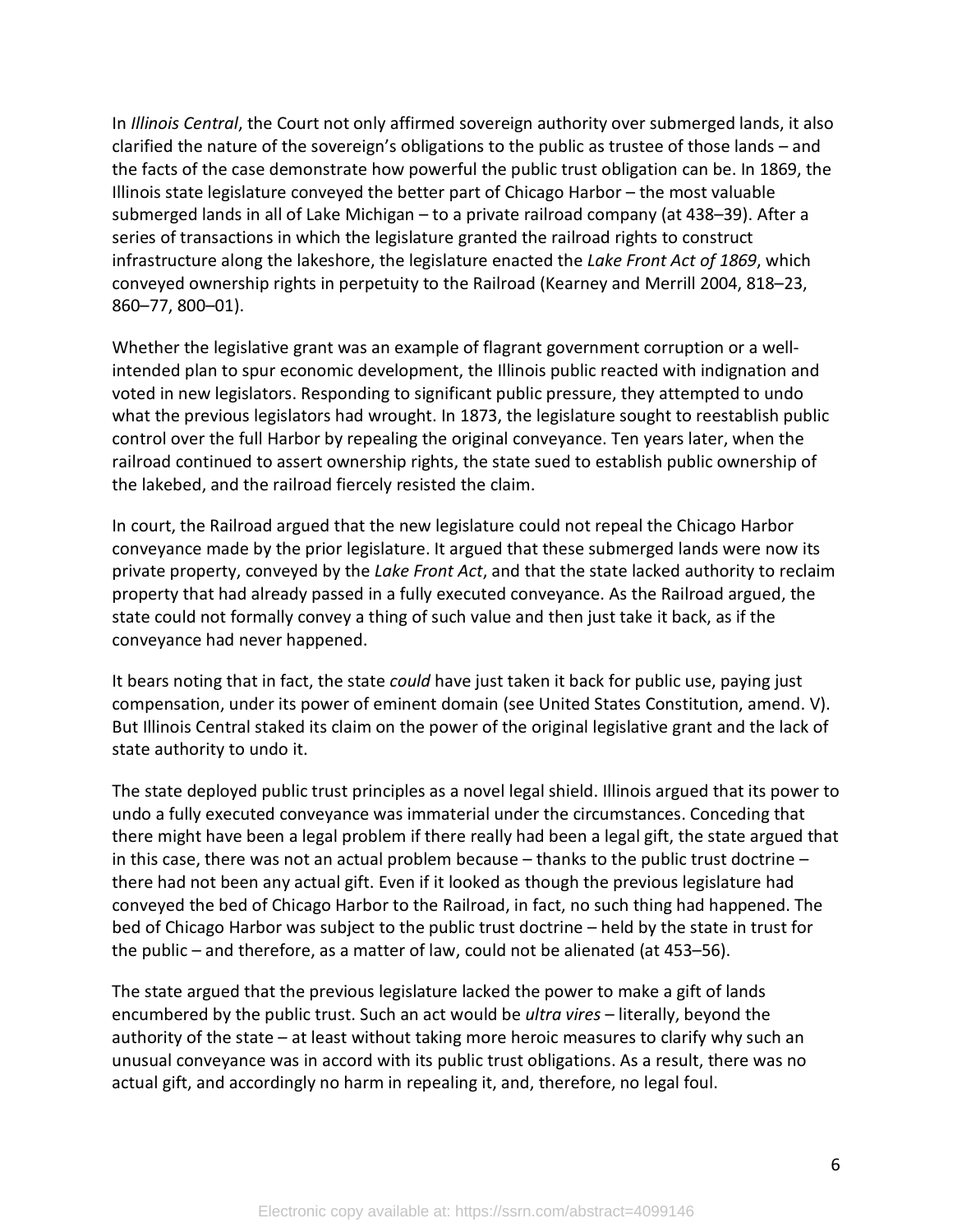Accepting this argument, the Supreme Court affirmed that the operation of the public trust doctrine had prevented the legislature from ever alienating the harbor in the first place. The Railroad had never been the owner of the submerged lands, and so its legal claims ended there. In this way, Illinois successfully reestablished public ownership of Chicago Harbor on the grounds that the public trust doctrine had limited the state's ability to convey trust lands away (see at 453, 463).

*Illinois Central* demonstrated that the public trust doctrine functions not only as a grant of affirmative state authority over submerged lands, but also as a limit on state authority with regard to the management of those lands. This is because the state is required to manage them as trustee for the public benefit. The public, as the beneficiary of this trust relationship, is entitled to call the state to account for errant management choices in the courts. If members of the public believe the state has failed its obligations as trustee, they can pursue their legal claim under the public trust doctrine in court.

The premise affirmed in *Illinois Central* provided critical impetus for the development of the common law public trust in nearly all of the United States. Today, the common law public trust doctrine offers meaningful protection of navigable waterways as public commons in nearly every state. Over the years, as plaintiffs across the country have litigated to vindicate and define public trust obligations, the doctrine has developed differently from one state to the next. Some states protect different resources under the doctrine and some assign different levels of protection to trust resources, but, at a minimum, most share the common principle of sovereign authority over lands beneath navigable waters held, in trust, for the public.

#### *Mono Lake*

One hundred years after *Illinois Central*, the public trust doctrine continued to evolve. One of the most famous public trust legal developments since then occurred in the Mono Lake case of California, *National Audubon Society v Superior Court* (1983). Since Mono Lake, the doctrine has become increasingly associated not only with the protection of such traditional trust uses as boating, commerce, fishing and swimming, but also environmental protection. This has inspired the application of public trust principles to other resources as well, including groundwater, wildlife, and atmospheric resources.

The Mono Lake case arose over water conflicts between Los Angeles and the Mono Lake Basin, the eastern watershed of Yosemite National Park, four hundred miles to the north. Potable water has long been considered 'wet gold' in Los Angeles, the second most populated desert city on Earth. Located on the southern California coast, Los Angeles is home to about ten million people. The Los Angeles River traverses the city but has enough water to supply a population of only a few hundred thousand. Moving water to Los Angeles has thus been a California state priority since the turn of the last century, when groundwater supplies began to run out (for a fully supported account, see Ryan 2015).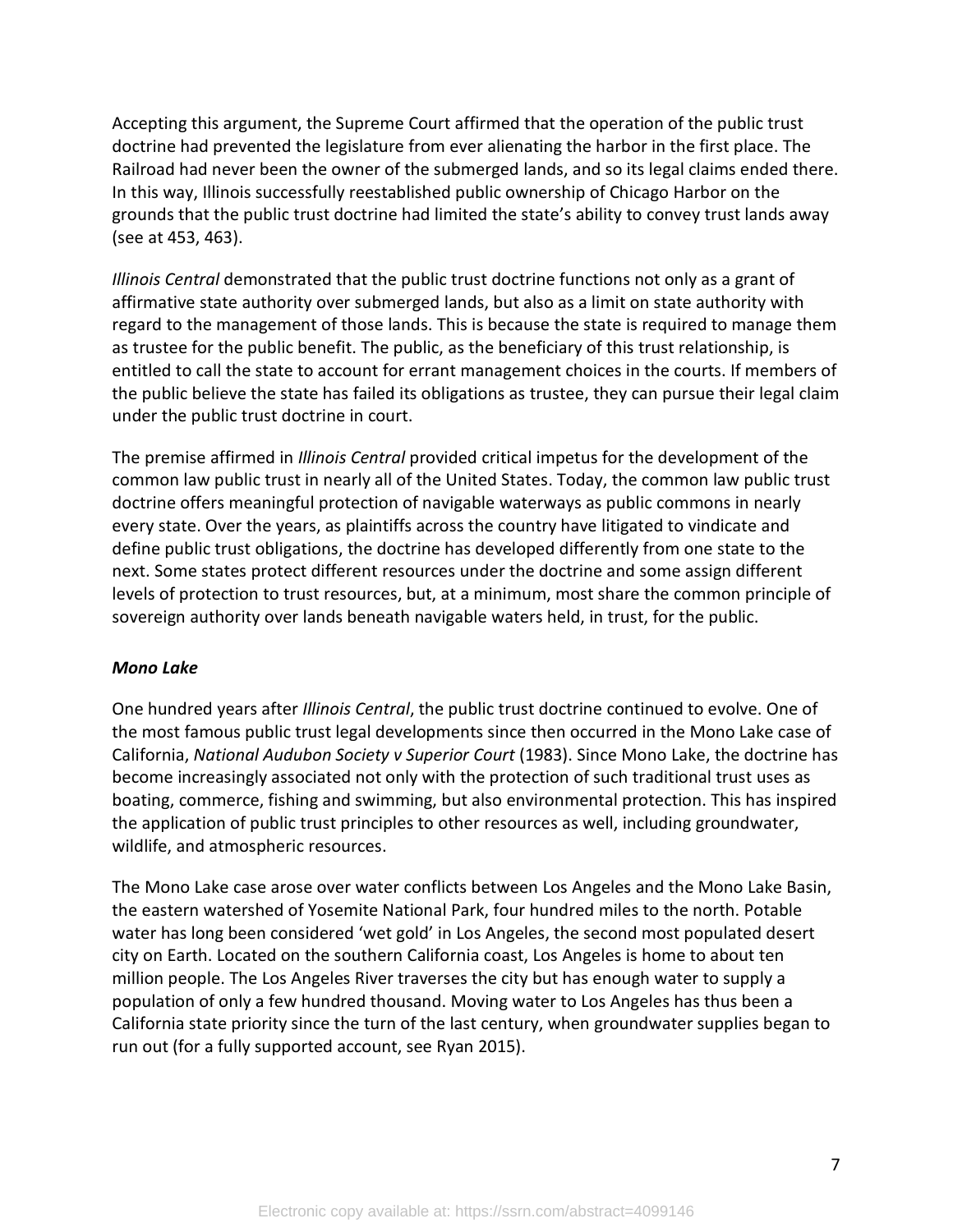Los Angeles lies in the arid bottom of the state, far from the many Sierra Nevada rivers that furnish northern Californians with more abundant water resources. However, three enormous aqueducts converge at the city, delivering redirected water to the large population centres in the south. The Los Angeles Aqueduct, tapping the eastern slope of the Sierra Nevada, runs four hundred miles north from Los Angeles all the way to Mono Lake, due east of San Francisco near the California–Nevada state line. Forty years after this first aqueduct began tapping the Owens Valley, Los Angeles leaders realised that the growing city needed still more water. They also realised that there was a wealth of additional, unappropriated water in the next watershed up from the Owens Valley, just two hundred miles to the north – the Mono Lake Basin.

Twice the size of the city of San Francisco, five times deeper than the Great Salt Lake in Utah, and three times saltier than the Pacific Ocean, Mono Lake is part of a unique ecosystem. The lake is home to trillions of a unique species of tiny brine shrimp, and hordes of tiny alkali flies, which are tasty as pupae and have long been a dietary staple of the local Kuzediaka'a Paiute community. The ecosystem is thriving, but simple: the flies and shrimp survive on the base of the lake's food chain, benthic algae, and virtually everything else in the ecosystem – including the native people – survives by eating the flies and shrimp. The lake provides critical sanctuary for enormous flocks of migratory birds over this vast desert expanse of journeys from as far north as the Arctic to as far south as Latin America, and is home to important breeding populations of native birds, such as California gulls.

In the 1940s, Los Angeles acquired the riparian rights and requisite permits to connect the Mono Basin to the Aqueduct. Water began to flow south to Los Angeles and the lake gradually began to decline. As it had for the past three million years, water in the lake continued to evaporate off the surface, leaving dissolved salts behind. The falling lake level caused formidable air quality problems for the region, as lakebed that had been submerged for millennia became increasingly exposed and airborne. The decreasing amount of water in Mono Lake also caused enormous problems for its ecosystem.

As it became increasingly clear that the Mono Basin ecosystem and community were on the brink of collapse, a concerned group of scientists, environmentalists, landowners and other local citizens decided to fight back. They formed the Mono Lake Committee and eventually filed a lawsuit claiming that the state could not allow the destruction of Mono Lake, a navigable waterway, because it would violate the public trust doctrine.

In *National Audubon Society v Superior Court*, the plaintiff argued that the State of California could not allow Los Angeles to continue water exports that were destroying Mono Lake, a navigable water held by the state in trust for the people (at 716). The plaintiffs maintained that the water rights had been illegally granted in violation of the public trust doctrine, which prevents the state from alienating or allowing the casual destruction of navigable waterways. The doctrine acts as a limit on state sovereignty, they argued, and thus it must trump whatever appropriative rights the state might try to grant in dereliction of its duty as trustee. Because the state had an obligation to protect Mono Lake in trust for the public, the Water Board, acting for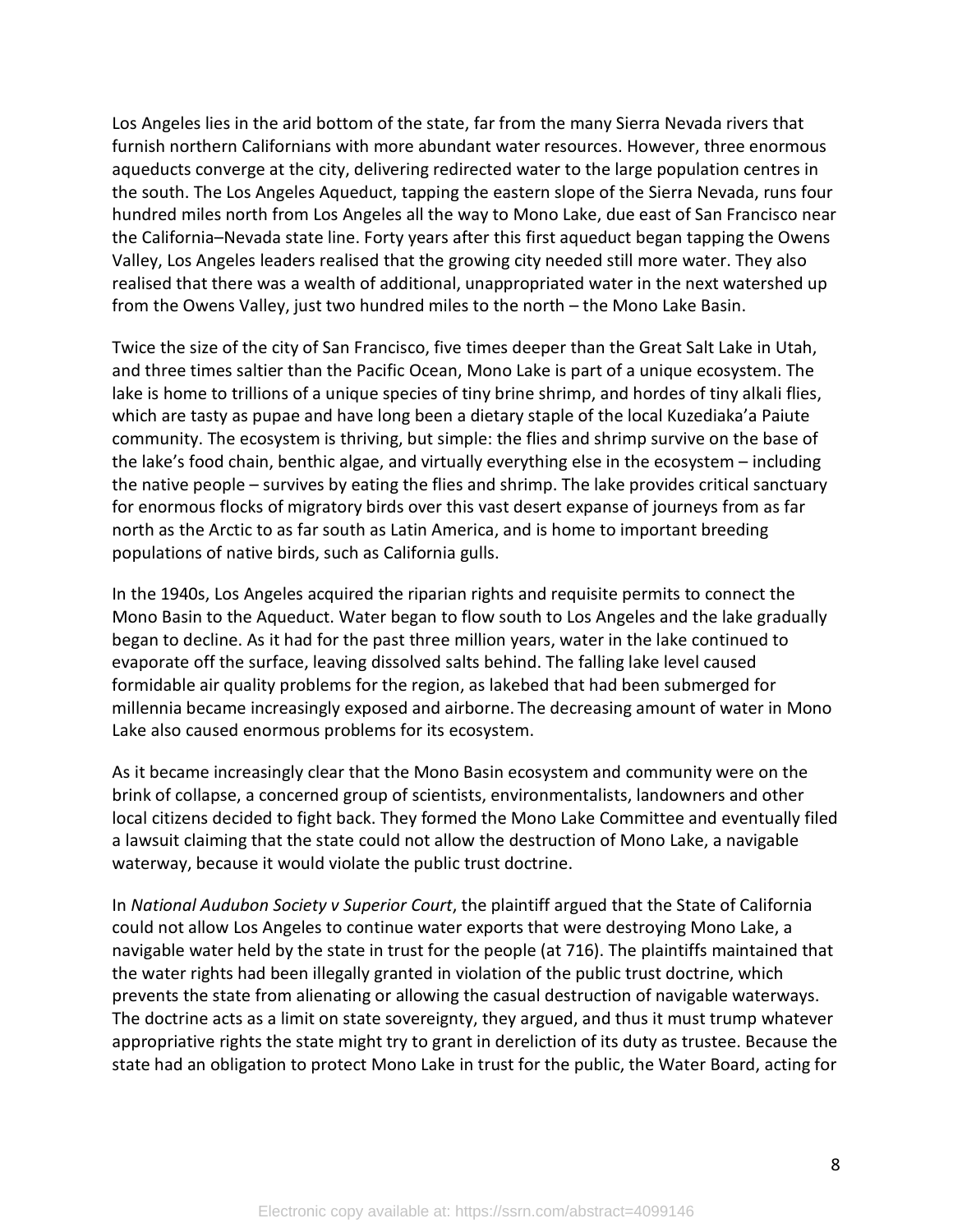the state, lacked authority to permit Los Angeles to destroy it by draining it away (at 712−14, 728−29).

The California Supreme Court issued a memorable opinion that both affirmed and disappointed the central arguments made by both sides. The prior appropriations statute does not foreclose the common law public trust doctrine, it concluded, but neither did the public trust doctrine determine the future of California's massive and entrenched water works. Solomon-like, the court announced that neither of the two sets of law at issue trumps the other, and that the state must somehow find an accommodation between them (at 712, 727).

The Mono Lake case not only saved Mono Lake, it also established several important legal principles, interpreting the scope of public trust protections for different values, in application to different resources, and even the operation of the doctrine over time. The one for which this case is most often celebrated is the recognition that the public trust doctrine protects not only the navigation and fishing values traditionally associated with the common law doctrine but also the ecological, scenic and recreational values at stake at Mono Lake. In addition, the California Supreme Court articulated a duty of ongoing oversight for public trust resources, enabling the state to re-evaluate past decisions that may later portend harm to trust resources. Finally, *Audubon Society* extended the public trust doctrine to the non-navigable tributaries on which a navigable waterway relies and affirmed that it was not extinguished by statutorily granted water rights (at 720–28). In 2018, the California Court of Appeals applied this new doctrine protecting non-navigable tributaries of a dependent navigable waterway against withdrawals by water rights holders – but it extended that rationale to the new context of groundwater management. The court affirmed that the state has the authority and obligation under the public trust doctrine to regulate extractions of groundwater that affect public trust uses in the Scott River (*Environmental Law Foundation v State Water Resources Control Board* 2018 at 399–403).

Following its role in Mono Lake and other California cases, the public trust doctrine has been increasingly deployed in litigation as a tool for protecting environmental values associated with waterways and other public natural resource commons, including groundwater, wildlife and atmospheric resources. Most famously, the Mono Lake doctrine was invoked by youth plaintiffs nationwide seeking to remedy alleged failures by federal and state governments to regulate greenhouse gas pollution of the atmospheric commons – the air – which, they pointed out, was one of the original trust resources identified in the Justinian *jus publicum* (*Juliana v United States* 2016; see Ryan et al. 2018; Ryan 2019, 60–64).

#### *Constitutionalising the public trust: Florida, Hawaii and Pennsylvania*

The common law public trust doctrine continues to play an important role in the regulation of public waterways, but the trust concept has also developed independently through state constitutional law. Public trust principles have been incorporated into a number of US state constitutions, even where the doctrine is also part of that state's common law (see, for example, Thompson 1996, 866). Some are similar to the common law doctrine affirmed in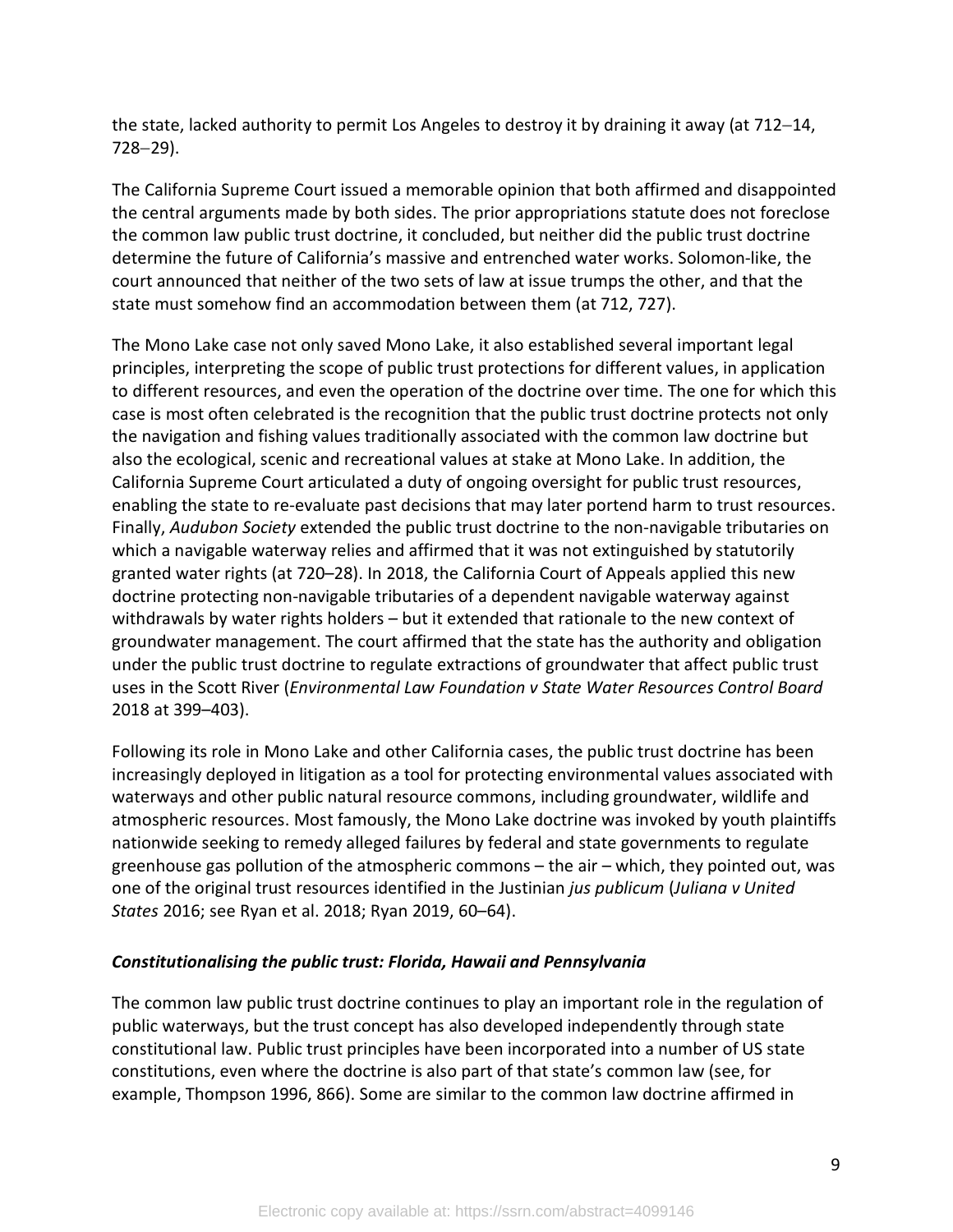*Illinois Central*. For example, Florida's Constitution recognises public ownership of navigable waterways and protections for submerged lands (Art X, § 11):

The title to lands under navigable waters, within the boundaries of the state, which have not been alienated, including beaches below mean high water lines, is held by the state, by virtue of its sovereignty, in trust for all the people.

Other state constitutions broaden the scope of the trust, sometimes far beyond the *Illinois Central* model. Hawaii's declares that the state holds all of its natural resources in trust for the public, including land, water, air, minerals, and energy sources (Art. XI,  $\S$  1):

For the benefit of present and future generations, the State and its political subdivisions shall conserve and protect Hawaii's natural beauty and all natural resources, including land, water, air, minerals and energy sources, and shall promote the development and utilisation of these resources in a manner consistent with their conservation and in furtherance of the self-sufficiency of the State. All public natural resources are held in trust by the State for the benefit of the people.

The Environmental Rights Amendment to the Pennsylvania Constitution reveals a similarly expansive conception, adding natural, scenic, historic, and esthetic values to the body of the state's public trust resources (Art. I, § 27):

The people have a right to clean air, pure water, and to the preservation of the natural, scenic, historic and esthetic values of the environment. Pennsylvania's public natural resources are the common property of all the people, including generations yet to come. As trustee of these resources, the Commonwealth shall conserve and maintain them for the benefit of all the people.

In contrast to the simple affirmation of public ownership of natural resources in Florida, the Hawaii and Pennsylvania doctrines establish a substantive commitment to protecting the environmental values associated with public trust resources, and they partner that commitment with an unequivocable ethic of intergenerational equity. Like the California Supreme Court in the Mono Lake case, the Hawaii Supreme Court has established that its public trust doctrine is not displaced by the statutory law of private water allocation (*In re Water Use Permit Applications* (*Waiahole Ditch*) 2000 at 445). However, it goes even further than California common law, and far further than the traditional *Illinois Central* version, in holding that all water resources – and not just navigable waterways – are protected by the doctrine. Demonstrating the power of this substantive commitment, the Pennsylvania Supreme Court famously invoked the doctrine to overturn a state law preventing local governments from regulating to avoid harm to waterways from hydraulic fracturing (fracking) (*Robinson Township v Commonwealth* 2013).

Constitutionalised versions of the doctrine thus expand recognition for new public trust values beyond those traditionally protected at common law. Even so, some scholars have worried that these and other statutory versions of the doctrine may inadvertently displace the more flexible common law versions, undermining further development of public trust principles to respond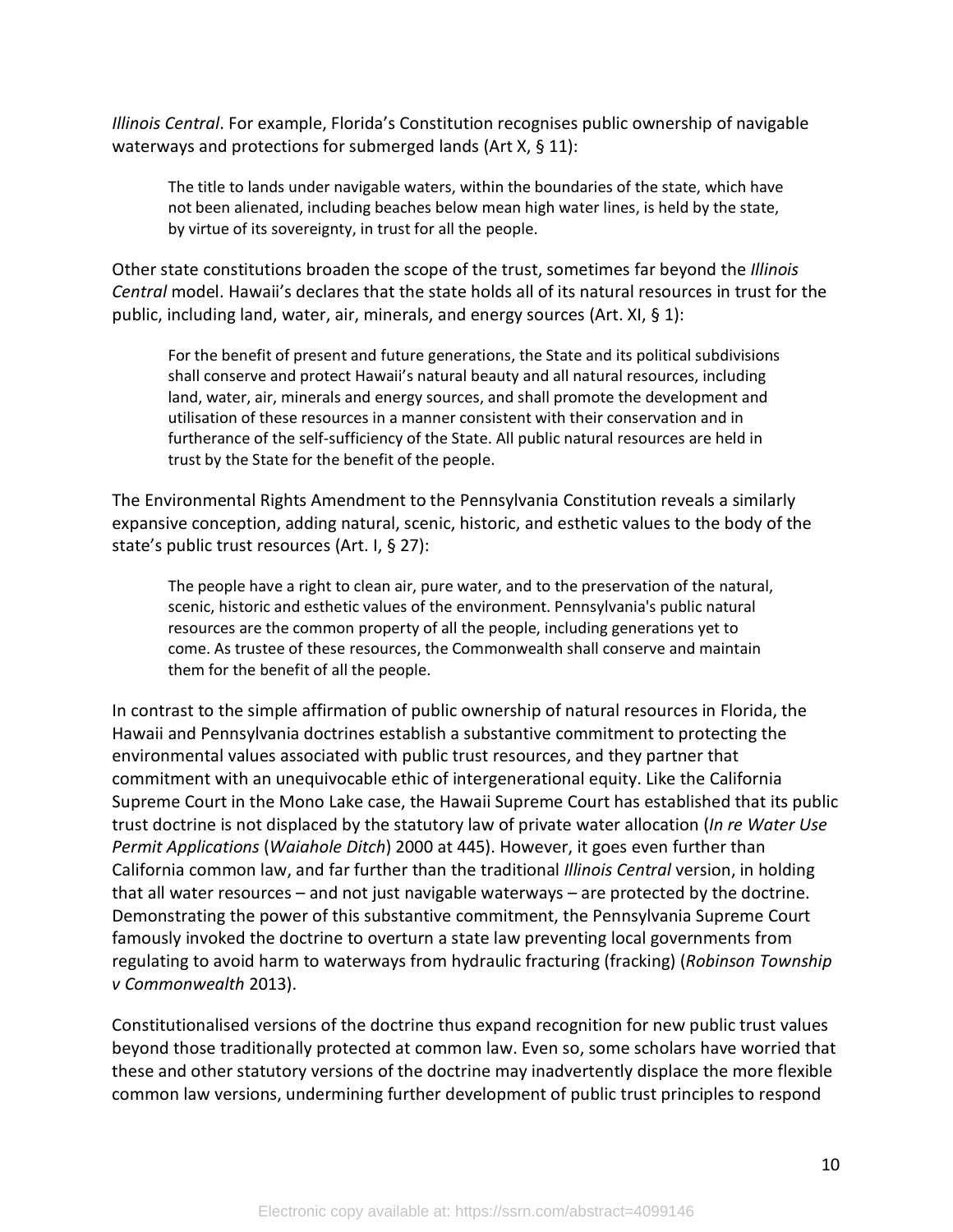to emerging problems. They worry that this calcification could effectively freeze the public trust doctrine in time by stifling the organic process of common law development that has thus far enabled the doctrine to evolve with the changing needs of the community (Klass 2015, 457–59). Indeed, some states, such as Idaho, have committed the public trust doctrine to statute specifically to prevent the further development of the doctrine through the judicial common law process (Idaho Code § 58-1201–1203 (Ch. 12)).

## **The public trust as a constraint on sovereign authority**

Operating as a matter of common or constitutional law, American case law has generally presumed that the public trust doctrine is a feature of state law (*Alec L. ex rel. Loorz v McCarthy* 2014 at 8; see also *PPL Montana, LLC v Montana* 2012 at 1235). Nevertheless, points of intersection between the public trust doctrine and important areas of federal law have become evident, especially its role as a background principle of law in constitutional takings analysis and in ongoing debate over the extent to which it should operate as a constitutive constraint on sovereign authority more generally, including federal authority.

#### *The doctrine as a background principle in takings claims*

The public trust doctrine is increasingly invoked in litigation brought under the US Constitution's Takings Clause (amend. V). *Illinois Central* effectively enshrined the public trust doctrine among what contemporary takings jurisprudence refers to as the 'background principles' of state common law, or those built-in legal norms that constrain owners' legitimate expectations about the suitable uses of different kinds of property (see, for example, Echeverria 2012, 931–34). This intersection between the public trust doctrine and federal constitutional law drew increasing recognition after the 1990s, when the Supreme Court issued a series of decisions that strengthened takings claims against regulations limiting property development, especially environmental laws.

In *Lucas v South Carolina Coastal Council* (1992 at 1027–30), the Court clarified that regulations constitute takings whenever they obstruct all economically viable use of private property, no matter what public interests are at stake. It was an important moment in the evolution of the Court's takings jurisprudence, because it removed these conflicts from the standard regulatory takings balancing test, by which courts normally assess the economic harm to the regulated owner against the public harm the regulation is designed to prevent. By sidestepping the balancing test, this new rule cleared an easier path for plaintiff owners to challenge environmental regulations limiting the development of fragile coastal or wetland property. However, the new *Lucas* rule contained an important exception: the rule does not apply if the challenged regulation is already among the 'background principles' of state property law – such as the common law of nuisance – that limit the owner's reasonable expectations about what they can do with their property from the start (at 1027–30).

The Supreme Court's nineteenth-century recognition that the public trust doctrine is a foundational element of state law thus took on new importance as its twentieth-century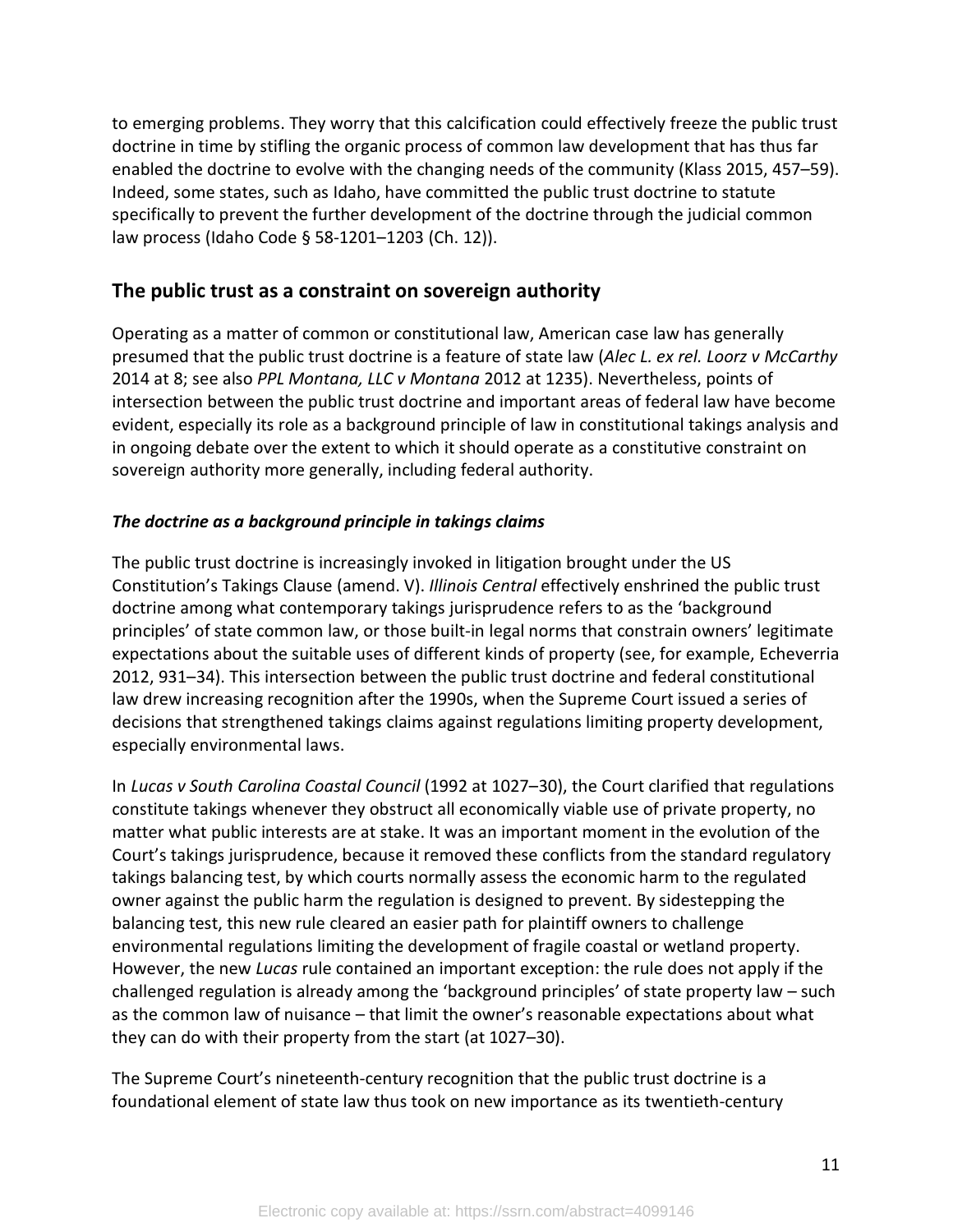takings jurisprudence expanded liability for environmental regulations that interfere with economic use. Today, the doctrine is increasingly invoked as a shield by state and municipal parties defending takings claims against regulations involving construction on tidelands and wetlands, public access to waterways, and interference with water rights. Many courts have affirmed the doctrine as a defence to takings claims in these circumstances, including state supreme courts in New Jersey, Hawaii, Wisconsin, South Carolina, Louisiana and Rhode Island, and the federal Ninth Circuit. Even so, the issue is not fully settled.

#### *The public trust as a constraint on sovereign authority*

In addition, some scholars have long argued that the doctrine is better understood not as a limit on only state sovereign authority, but as a quasi-constitutional 'constitutive' limit on sovereign authority in general, including federal authority (see, for example, Blumm and Wood 2017, 43– 44; Torres and Bellinger 2014, 288). A constititutive limit is one that is built into the fabric of sovereign authority, such that it cannot be extinguished through normal judicial or legislative process, as are ordinary exercises of sovereign power.

State Supreme Courts in California and Hawaii, among others, have already made this determination with regard to the role of the doctrine in state law. Pursuing the same intuition, scholars and advocates increasingly suggest that relevant federal sovereign authority should also be subject to public trust limits. New litigation following this line of argument has asserted that as an inherent limit on sovereign authority, the public trust doctrine must also be an implied feature of federal constitutional law (*Juliana v United States* 2020). If so, then it may have application to waters under federal jurisdiction, and possibly to other natural resources that can be protected only by federal authority, such as the atmospheric commons under assault by greenhouse gas pollution (Wood 2014, 133–36).

Advocates maintain that, by the logic underlying the doctrine and the history over which it came into effect, all sovereign authority is subject to public trust principles when it governs resources appropriately subject to the trust. The logical argument is that there is no principled reason to differentiate between the state or federal nature of the sovereign power rightfully constrained by the doctrine when the sovereign acts in a manner contrary to the public interest in trust resources. Received as part of the English common law that forms the bedrock of all American legal institutions, the doctrine is a creature of neither state nor federal law, but a constraint on the sovereign authority delegated to each level of government within our federal system. Whatever sovereign possesses legal authority over critical natural resource commons must match it with responsibility for protecting the public interests in them that have been recognised since ancient Rome.

The historical argument asserts that the public trust doctrine must constrain federal as well as state authority, because there are neither logical nor historical grounds to differentiate their implicit origins. Except for the first states, the trust obligations of most American states arose by delegation of federal authority over lands previously held in federal ownership. Today, the doctrine most often constrains state authority because, under the equal footing doctrine of the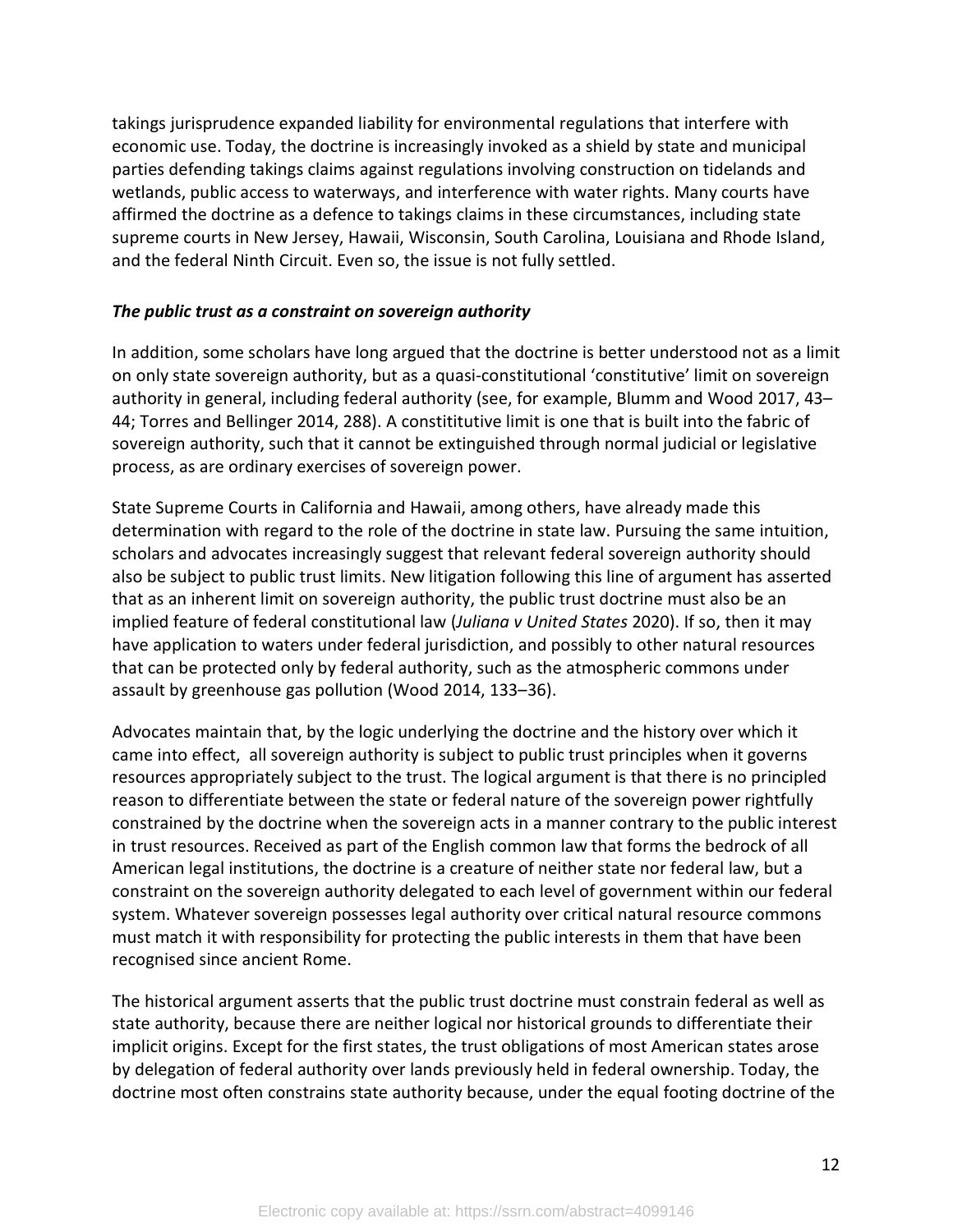US Constitution, states own the submerged lands beneath navigable waterways (art. IV, § 3, cl. 1; *Pollard's Lessee v Hagan* 1845 at 222, 230), and under the *Submerged Lands Act of 1953*, they are the primary regulators of tidelands within three miles of shore (43 U.S.C. §§ 1311– 1312 (2012)). But other than the original thirteen colonies, all states inherited their trust obligations through the medium of federal sovereignty that applied before their lands were carved out of federal holdings. The states must have inherited a pre-existing trust obligation, goes this reasoning, because there is no clear legal moment when new trust obligations were expressly conferred. Therefore, the doctrine must have implicitly inhered at the federal level before it was delegated to the states, and by this theory, it remains there in application to all trust resources that were not delegated to the states (Blumm and Schaffer 2015, 400).

Advocates thus argue that the trust simply establishes a constraint on sovereign authority at whatever is the relevant level to protect public trust resources from private expropriation or monopolisation. Nevertheless, the Supreme Court has not squarely considered the issue, leaving open to question the ultimate role of the doctrine as a limit on federal authority. To be sure, such a finding would have to overcome formidable hurdles in other Supreme Court dicta suggesting that there is no cognisable federal public trust (*PPL Montana, LLC v Montana* 2012 at 1235, noting, in dicta, that the doctrine is a feature of state law). It remains to be seen whether this dicta will hold firm over time or be dislodged by more directed Supreme Court litigation in the future.

The issue was most recently raised, together with other novel claims, in *Juliana v United States* (2020), the 'Kid's Climate Case', in which youth plaintiffs sought injunctive relief for state and federal regulatory failures to protect the air commons from private appropriation by greenhouse gas polluters. The federal district court judge in Oregon initially agreed that the claim deserved its day in court, upholding the case against multiple motions to dismiss and two writs of mandamus by then President Trump (at 1164–66; for Judge Aiken's dramatic ruling against the initial motion to dismiss, see *Juliana v United States* 2016). After an extended period of consideration, the Ninth Circuit finally reversed the trial court and dismissed the case, over a vigorous dissent (2020 at 1175). The plaintiffs' appeal is now pending, but the future of their claim remains uncertain.

## **Conclusion**

This chapter has traced the historical development of public trust principles, showing the evolution of the doctrine from an affirmation of sovereign authority over public natural resource commons to a recognition of sovereign responsibility to protect them for present and future generations. Although this chapter focuses on US law, public trust principles now appear in legal systems throughout the world, including India, South Africa, Pakistan, Kenya, Brazil and Canada (see Ryan, Curry and Rule 2021, Part II(D)). Variations on the idea that people hold rights in natural resource commons also have developed in various ancient legal systems simultaneously and independently, and in parallel ethical frameworks, such as the Rights of Nature movement. In contrast to the anthropocentrism of the public trust doctrine, the biocentric or ecocentric Rights of Nature movement locates environmental rights directly in the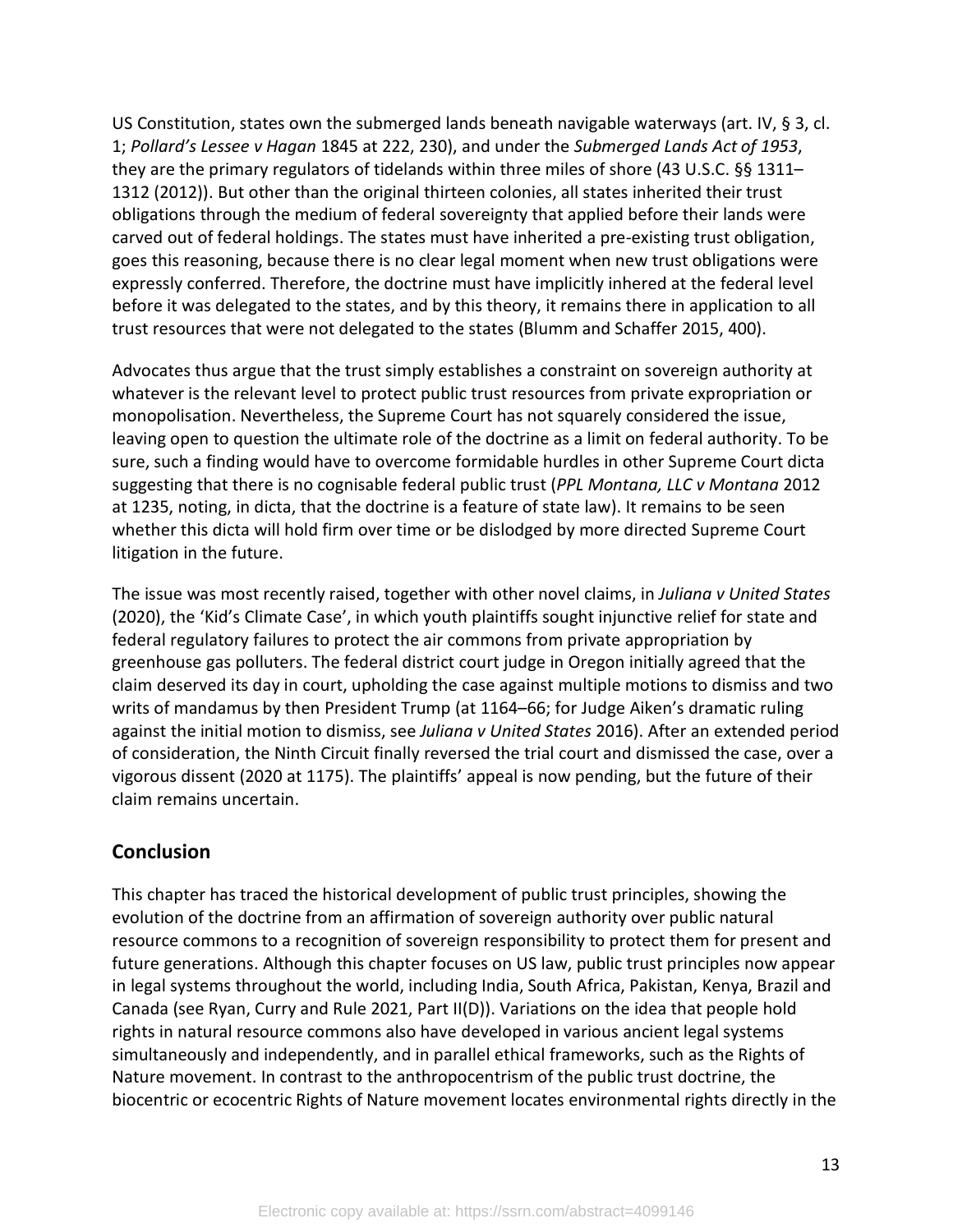natural systems that would benefit from protection, rather than the people who benefit from natural systems (Ryan, Curry and Rule 2021, Part III). Understanding the history of the public trust doctrine and alternative frameworks for protecting rights in natural resource commons provides an important foundation for using the law today to respond to contemporary natural resource conflicts and – better still – prevent them in the first place.

## **Reference list**

- Blick, Andrew. 2015. *Beyond Magna Carta: A Constitution for the United Kingdom*. Oxford: Hart Publishing.
- Blumm, Michael C., and Lynn S. Schaffer. 2015. "The Federal Public Trust Doctrine: Misinterpreting Justice Kennedy and 'Illinois Central Railroad'." *Environmental Law* 45, no. 2: 399–430.
- Blumm, Michael, and Mary Christina Wood. 2017. "'No Ordinary Lawsuit': Climate Change, Due Process, and the Public Trust Doctrine." *American University Law Review* 67, no. 1: 1–87.
- Echeverria, John D. 2012. "The Public Trust Doctrine as a Background Principles Defense in Takings Litigation." *UC Davis Law Review* 45: 931–71.
- Frier, Bruce W. 2019. "The Roman Origins of the Public Trust Doctrine." *Journal of Roman Archaeology* 32: 641–47.
- Huffman, James L. 2007. "Speaking of Inconvenient Truths A History of the Public Trust Doctrine." *Duke Environmental Law & Policy Forum* 18, no. 1: 1–103.
- Kearney, Joseph D., and Thomas W. Merrill. 2004. "The Origins of the American Public Trust Doctrine: What Really Happened in Illinois Central." *University of Chicago Law Review* 71, no. 3: 799–931.
- Klass, Alexandra B. 2015. "The Public Trust Doctrine in the Shadow of State Environmental Rights Laws: A Case Study." *Environmental* Law 45, no. 2: 431–62.
- Langton, John. n.d. "The Charter of the Forest of King Henry III." Forests and Chases of England and Wales c. 1000 to c. 1850, St. John's College Research Centre. http://info.sjc.ox.ac.uk/forests/Carta.htm.
- Robinson, Nicholas A. 2020. "The Public Trust Doctrine in the 21st Century." *George Washington Journal of Energy & Environmental Law* 10, no. 2: 83–90.
- Ruhl, J. B., and Thomas McGinn. 2020. "The Roman Public Trust Doctrine: What Was It, and Does It Support an Atmospheric Trust?" *Ecology Law Quarterly* 47, no. 1: 117–78.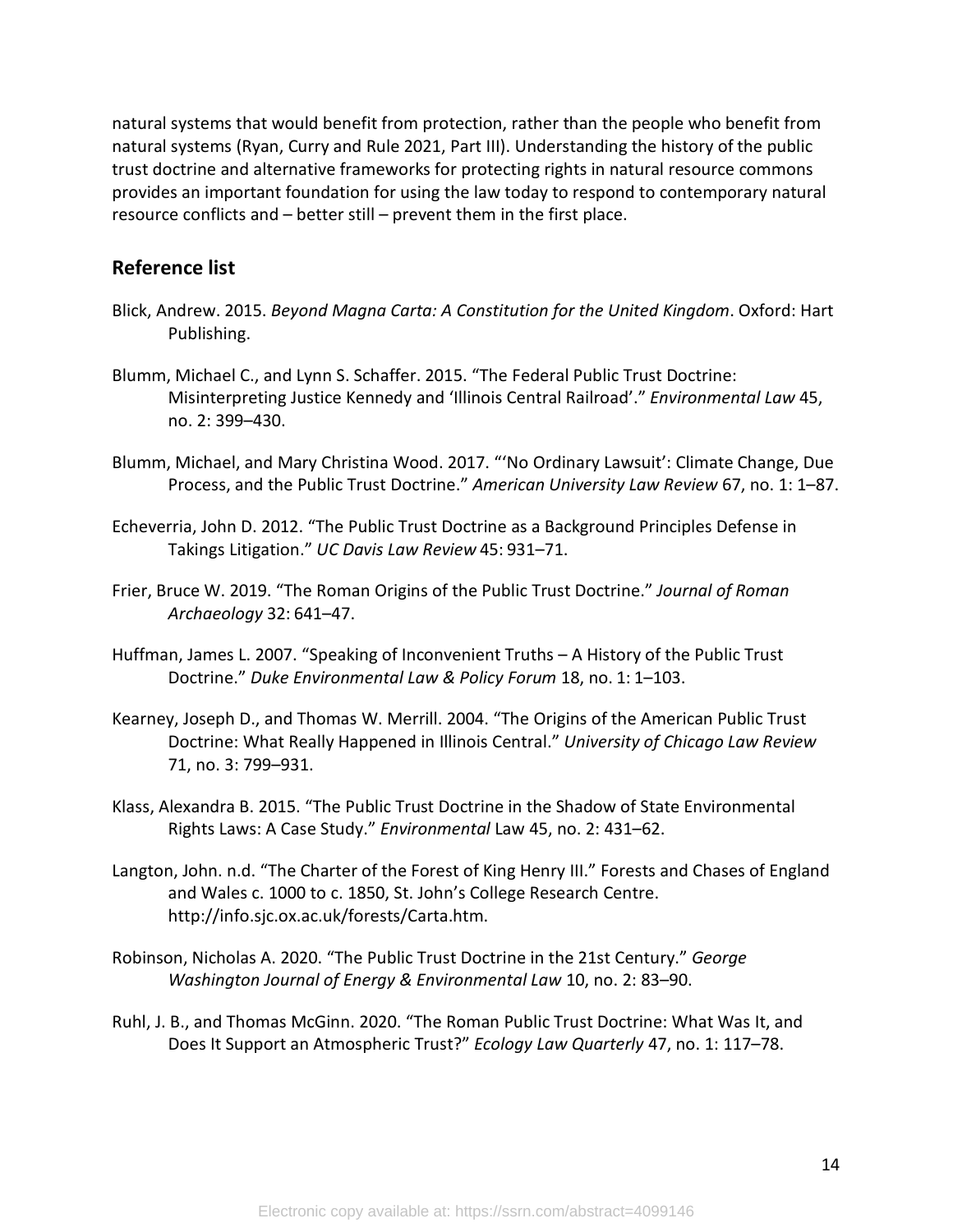- Ryan. Erin. 2015. "The Public Trust Doctrine, Private Water Allocation, and Mono Lake: The Historic Saga of National Audubon Society v. Superior Court." *Environmental Law* 45. No. 2: 561–640.
- Ryan, Erin. 2019. "From Mono Lake to the Atmospheric Trust: Navigating the Public and Private Interests in Public Trust Resource Commons." *George Washington Journal of Energy & Environmental Law* 10: 39–65.
- Ryan, Erin. 2020. "A Short History of the Public Trust Doctrine and Its Intersection with Private Water Law." *Virginia Environmental Law Journal* 38, no. 2: 135–206.
- Ryan, Erin. Forthcoming, 2023. *The Public Trust Doctrine, Private Water Allocation, and the Mono Lake Story*. Cambridge: Cambridge University Press.
- Ryan, Erin, Holly Curry, and Hayes Rule. 2021. "Environmental Rights for the 21st Century: A Comprehensive Analysis of the Public Trust Doctrine and Rights of Nature Movement." *Cardozo Law Review* 42, no. 6: 2447–2576.
- Ryan, Erin, Mary Wood, Jim Huffman, Irma Russel, and Richard Frank. 2018. "Juliana v. United States: Debating the Fundamentals of the Fundamental Right to a Sustainable Climate." *Florida State University Review* 45, no. 1. https://www.fsulawreview.com/article/juliana-v-united-states-debating-thefundamentals-of-the-fundamental-right-to-a-sustainable-climate/.
- Sandars, Thomas Collett, trans. 1869. *The Institutes of Justinian with English Introduction, Translation and Notes.* 4th ed. London: Longmans, Green and Co.
- Sax, Joseph. 1970. "The Public Trust Doctrine in Natural Resource Law: Effective Judicial Intervention.' *Michigan Law Review* 68, no. 3: 471–566.
- Slade, David C., R. Kerry Kehoe, and Jane K. Stahl. 1997. *Putting the Public Trust Doctrine to Work*. 2nd ed. Coastal States Organization.
- Thompson, Barton H., Jr. 1996. "Environmental Policy and State Constitutions: The Potential Role of Substantive Guidance." *Rutgers Law Journal* 27, no. 4: 863–925.
- Torres, Gerald, and Nathan Bellinger. 2014. *The Public Trust: The Law's DNA*, *Wake Forest Journal of Law & Policy* 4, no. 2: 281–318.
- Wood, Mary Christina. 2014. *Nature's Trust: Environmental Law for a New Ecological Age*. Cambridge: Cambridge University Press.

#### *Cases*

*Alec L. ex rel. Loorz v McCarthy*, 561 F. App'x 7 (D.C. Cir. 2014) (No. 14-405), *cert. denied*, 135 S. Ct. 774 (2014).